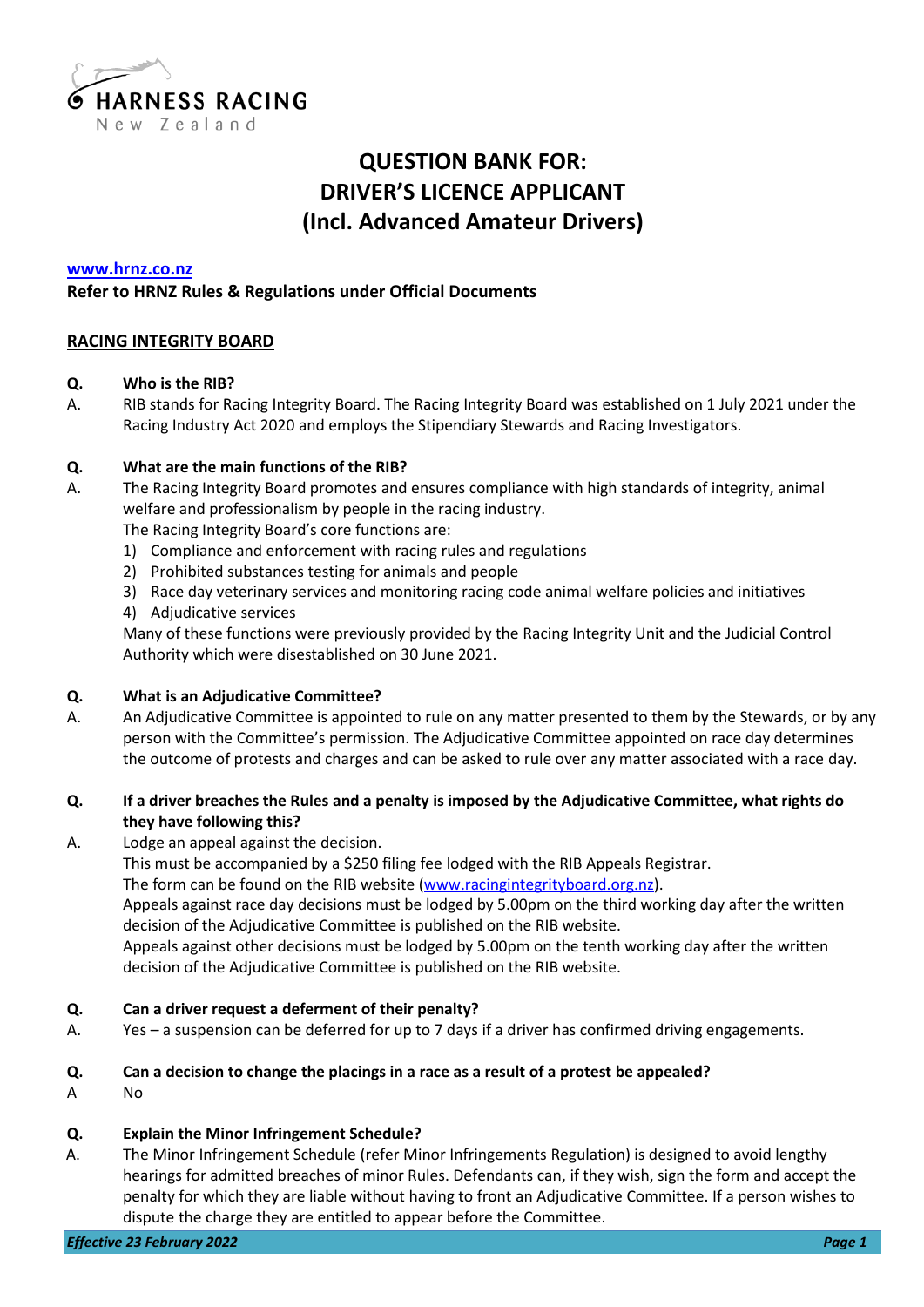## **BETTING**

#### **Q. What limitations are placed upon a driver regarding betting?**

A. A driver in a race shall not bet, or have another person bet on their behalf, on any horse or combination of horses in a race, in which he or she is driving. This includes all multi horse bets such as quinellas, trifectas, first fours etc. This includes a drivers challenge bet which drivers are prohibited from betting on.

#### **Q. Should you allow someone else to use your betting account?**

A. No - a bet placed on a driver's betting account shall be a bet of the driver regardless of who placed the bet.

#### **Q. Are drivers able to withdraw cash from a betting window?**

A. A driver who is dressed in his or her driving gear may not place a bet at a racecourse or approach a betting window.

## **PRELIMINARIES AND STARTING PROCEDURES**

- **Q. How long before their first drive must a driver be available on course?**
- A. 30 minutes.

#### **Q. If you will be late arriving for any reason what should you do?**

A. Phone the Stipendiary Steward in charge of the meeting or the Racing Investigator

#### **Q. How long after their last drive must a driver remain on course and why?**

A. 15 minutes. The Stewards may wish to question you regarding your horse's performance or any incident which occurred during the race and you may be required to attend a hearing in the Stewards room.

#### **Q. What is a driver's correct attire?**

A. Durable white trousers, a white stock or skivvy and black boots or shoes.

#### **Q. What safety gear must a driver wear when in the sulky?**

A. An approved safety vest and a securely fastened and approved safety helmet. The manufacturers label must be attached which states it complies with the relevant safety standard and helmet must be less than 10 years old from the date of manufacture.

#### **Q. How many winners must a driver have driven to drive in a Group or Listed race or at a Premier meeting?**

A. 15

#### **Q. Where is a horse to be paraded prior to its race and why?**

A. Horses must be paraded in the assembly area approved by the Stipendiary Stewards not later than the time notified in the Official race book or in the Regulations for the race meeting so the Stewards can verify the correct horse with its notified gear, correct number, colours and driver has been presented to race.

#### **Q. What time should your horse be on the track by?**

A. At least ten minutes before the start time for the race.

#### **Q If a trainer wishes to take a fractious horse onto the track early, what should they do?**

A. Obtain permission from a Stipendiary Steward.

#### **Q. Is a driver able to drive his or her horse in the opposite direction to the way of the course?**

A. Yes – provided they drive in the opposite direction on the extreme outside of the course.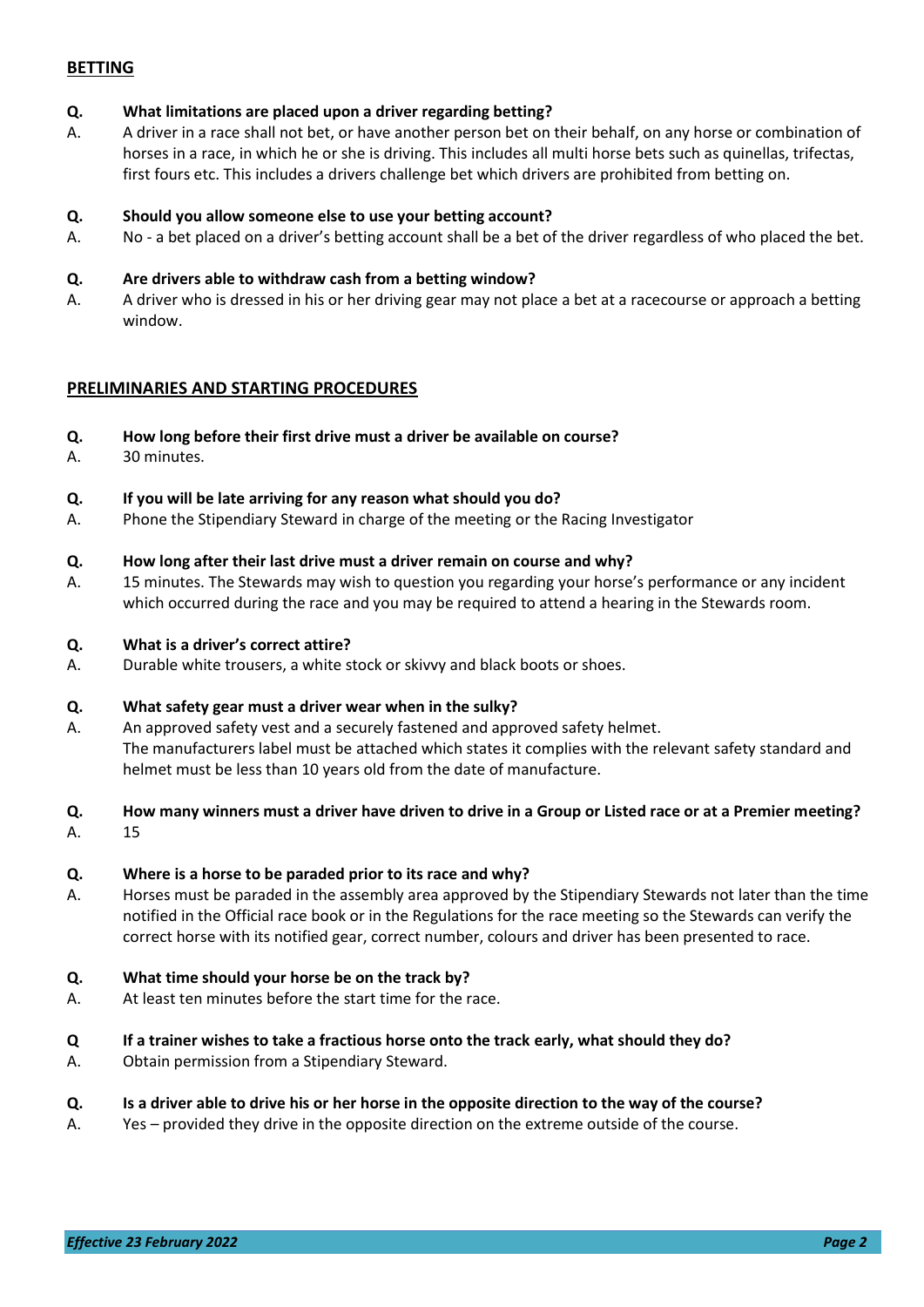## **Q. Who must you obey on the track?**

A. Any orders or directions of a Stipendiary Steward, the Clerk of the Course, the Starter or any Assistant of the Starter.

## **Q. Once on the track are you allowed to return to the stabling area?**

A. No - your horse is not permitted to leave the track without the consent of the Starter or a Stipendiary Steward.

## **Q. What obligations are placed on the driver with regard to their barrier position?**

A. Every driver shall ensure they know their barrier position and no driver shall permit a horse to start other than from its correct barrier position or on a mark in advance of its correct barrier position (either at a standing, mobile, or moving start), unless directed by the Starter. In the case of starting from a handicap the driver shall ensure they are at the correct mark. If any driver feels they are at the incorrect point they should immediately inform the Starter who will not start the race until they have clarified this with the Stewards.

## **Q. Where does an unruly horse start from?**

A. Mobile – No closer in than position 5 on the second line.

Standing Start – Extreme outside of the track and behind the front lines of horses. Where there are two lines of horses the unruly horse(s) start on the extreme outside of the  $2^{nd}$  line and clear of the front and 2<sup>nd</sup> line horses.

Handicapped Standing Start – On the outside of the track and clear of horses on the same handicap.

## **Q. If there is a scratching from a race, does your barrier position change?**

A. Yes.

For a standing start if a scratching occurs - all horses shall move in to take up the vacant position left by the scratching, which includes horses starting on the second line they shall be promoted to the outside of the front line. However, after the right of re-entry time, there shall be no movement from second line horses to the front line.

For a mobile or moving start - all horses shall move in to take up the vacant position left by the scratching however there shall be no horses promoted from the second line to the front line regardless of scratchings. If there are any late scratchings, on the front line outside runners move in to fill the vacant position(s) however on the second line runners maintain their position.

#### **Q. What should you do at the five minute call when the Starter blows the whistle?**

A. Proceed immediately to the starting assembly point. The Starter will advise the correct barrier position which will be maintained while circling around prior to the start.

#### **Q. What should you do prior to the three minute call?**

A. Ensure all gear including overcheck, hopple shorteners and tongue strap etc are in place. If a driver notices something incorrect with his gear or sulky after arriving at the starting assembly point that may result in a delay he must immediately advise the Starter so the Stipendiary Stewards can notify Raceday Control.

#### **Q. What does the three minute call signal?**

A. All drivers are required to be occupying their sulkies from the three minute call unless permission is given by the Starter to dismount.

#### **Q. In a standing start what happens at the two minute and one minute calls?**

A. At the two minute call the Starter will be on their rostrum or starting platform and the front line horses will break into two circles.

At the one minute call the Starter will blow the whistle to notify the drivers they are to complete one more full circle and come into line and the track should be cleared of all Starter's Assistants.

The horse drawn barrier 1 is brought into position as close to the track markers as possible to ensure outside runners have sufficient room.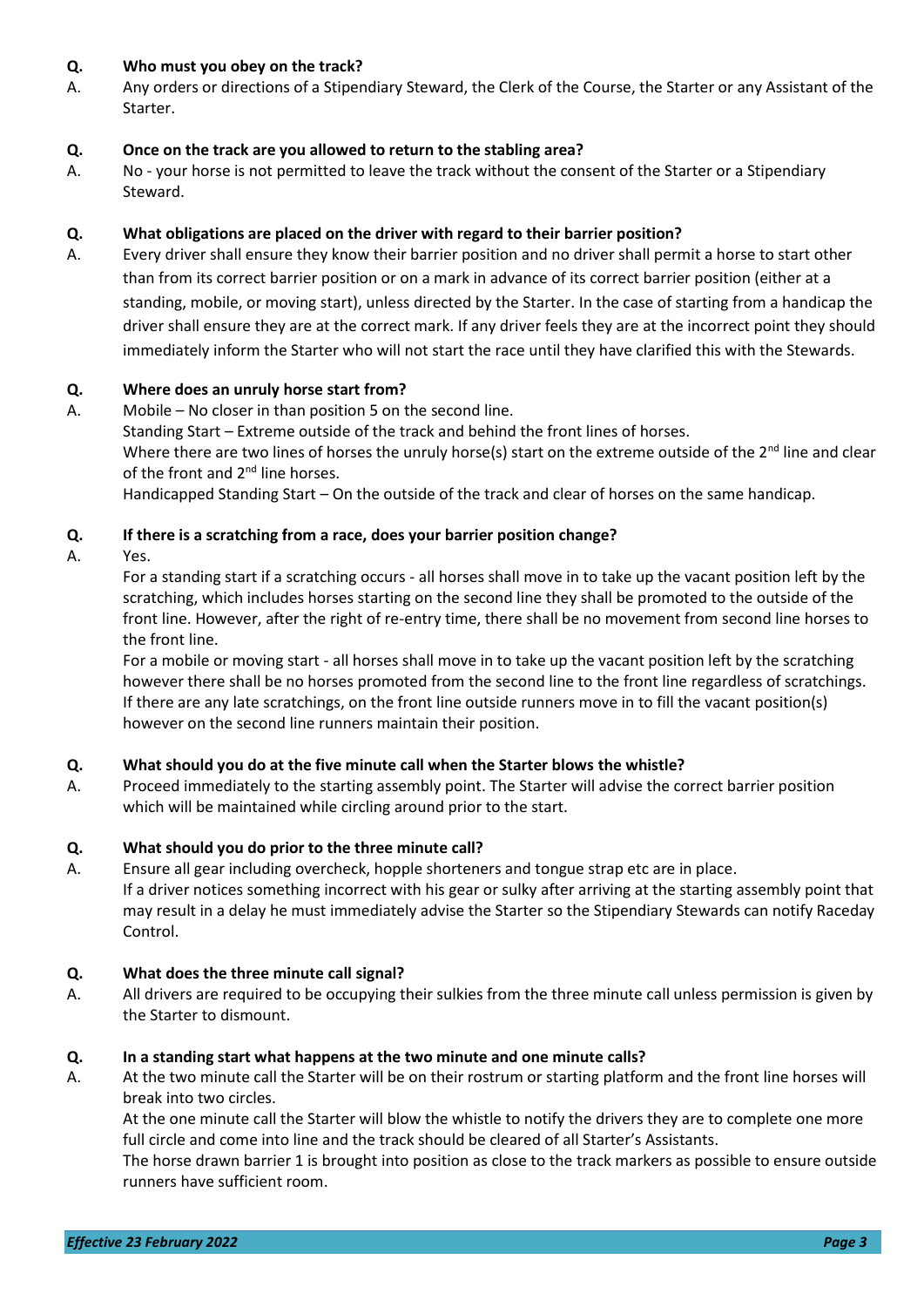## **Q Are horses required to stop and stand?**

A. Horses are to line up back from the tape and walk forward under direction from the Starter. There is no requirement for a field to stop and stand provided the horses are in a satisfactory line. However the Starter retains discretion to make the field stop and stand if they have reason to believe a fair start may be compromised.

## **Q. What word does the Starter call out when the start is effected?**

A. RIGHT.

## **Q. How will you be notified if there is a false start?**

A. The Starter will blow his whistle and the Clerk of the Course will be in a position on the track to notify drivers there has been a false start.

## **Q. What may happen to any horse which misbehaves at the start of any race?**

A. The Starter may order that horse go to any position but not one which alters its handicap (most likely the outside unruly position).

## **Q. Can a driver be charged for anticipating the start and causing a delay?**

A. Yes – any driver who causes or contributes to a delay to the start by approaching the barrier at a speed greater than the general line or by coming into contact with the barrier strand is likely to be issued with a charge unless there is a valid explanation.

## **Q. In a mobile start what happens at the two minute and one minute calls?**

A. At the two minute call the Starter will be in the mobile seat and the mobile arms are extended. Drivers shall ensure they are assembled in their allocated number order. At the one minute call the Starter will blow the whistle to notify drivers they are to complete one more circle and come into line and the track is cleared of all Starter's assistants. The Starter shall commence the mobile rolling to allow horses to come out of the pre-race formation and take up their positions behind the gate.

#### **Q. As the speed of the mobile increases what does the Starter call to the drivers?**

A. The distances to the start point eg 100 metres and 50 metres.

#### **Q. What is the purpose of the candy pole?**

A. To ensure that all drivers have their horse in position on the mobile gate at the candy pole which is 50 metres prior to the start point.

#### **Q. What happens at the start?**

A. The Starter will call out the word RIGHT and activate the Green flashing light. In the case of a false start the Starter will activate a Red flashing light.

#### **Q. Is there any allowance given for being out of position at the start?**

A. Provided the horse is within half a length of the mobile at the candy pole and/or start, no penalty against the horse or driver will be imposed.

#### **Q. When a false start has been declared behind the mobile what should a driver do?**

A. Follow the Starter's direction and pull up their horse with safety and return to the assembly point unless advised to remain behind the mobile.

#### **Q. If a horse causes a false start behind the mobile what are the options available to the driver?**

A. The driver should remain in his allocated barrier position for the restart however can elect to go to the unruly position if the horse's manners won't allow them to stay in their position.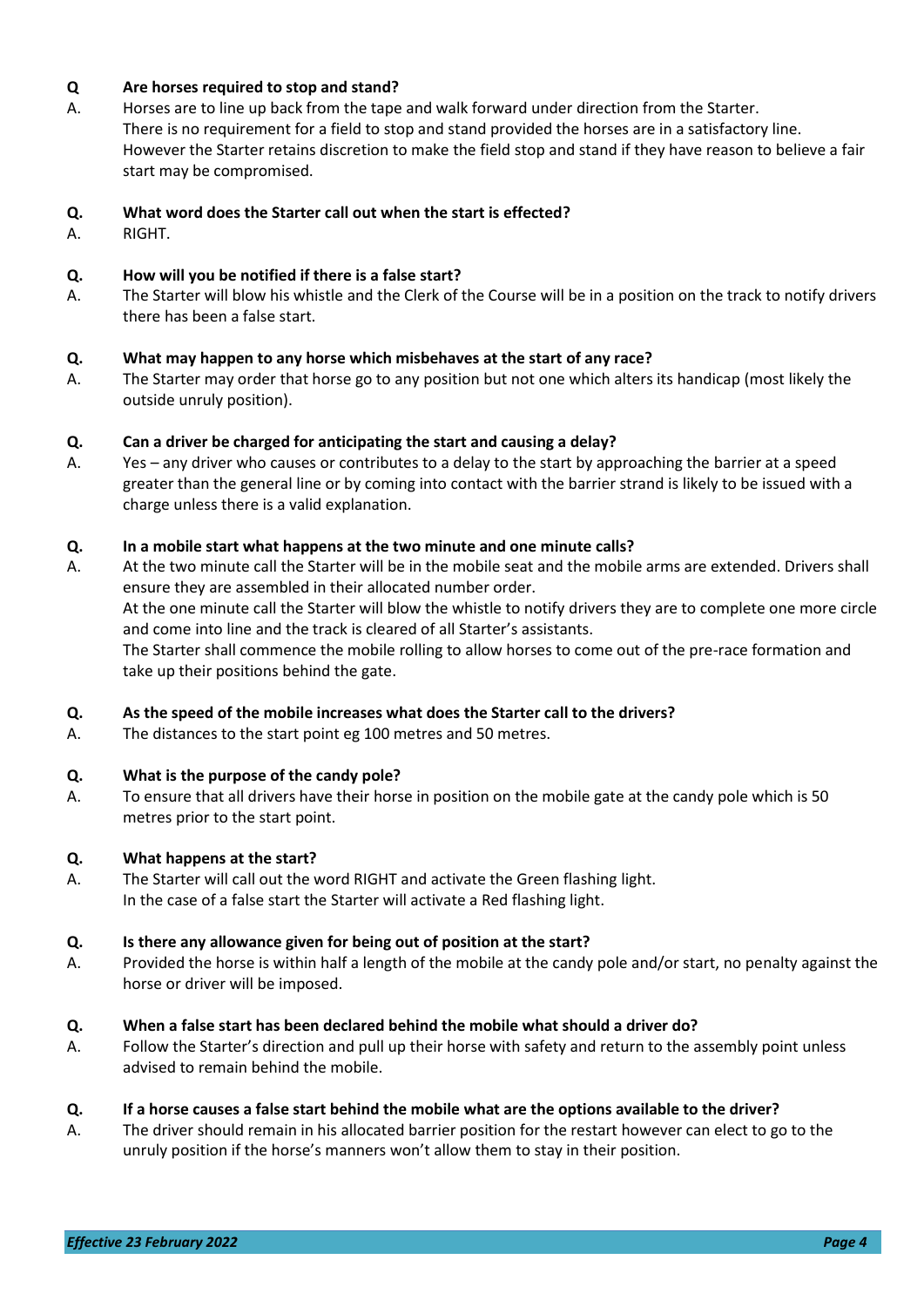## **Q. If that same horse immediately causes another false start what will happen?**

A. It will be scratched by the Stewards.

## **Q. If the mobile barrier is unable to be used how will the start be effected?**

A. By way of a moving start.

## **Q. Who controls the speed and line of a moving start?**

A. The Clerk of the Course and the driver of the horse drawn on the inside of the front line is responsible for gradually increasing the pace to not more than a strong jog.

## **Q. Who controls the start of a moving start?**

A. The Starter. If the Starter is satisfied the horses are in a reasonable line when they are within five metres of the starting point, the Starter will call the word RIGHT.

#### **Q. What constitutes being denied a fair start?**

A. When a false start should have been declared but was not. **Mobile –**

A horse starts ahead of the barrier arm There is interference prior to the start A horse has broken equipment A horse falls before the word RIGHT is given An emergency occurs A horse is in the wrong position

#### A. **Stand**

Interference prior to the barrier strand(s) being released A barrier strand fails to release, or its incorrect release interferes with a horse A Starter's assistant impedes the progress of a horse

## **Q. What should you do following the race if you believe you have been denied a fair start?**

A. Immediately approach the Stewards. This must be done prior to the payment of dividends.

#### **Q. For what reason can Stewards late scratch a horse following a race?**

A. If that horse was denied a fair start.

If the horse refused to score up and took no part in the race or refused to address the barrier strand. If in the opinion of the Stipendiary Steward there are any other reasonable circumstances which warrant that horse being scratched.

#### **Q. What is the procedure to be followed if a race is Stopped by the Stipendiary Stewards?**

A. If the horses have run more than 1000 metres the race will not be re-run on the day of the race meeting due to animal welfare considerations.

If the race is stopped within 1000 metres of the start of the race, the Stipendiary Stewards have the discretion to have the race re-run. Prior to this all horses will be checked by the Veterinarian. The re-run must be held within 45 minutes of the original start time of the race.

#### **Q. Does the trainer or driver have the option to scratch their horse?**

A. Yes – Drivers are given the option of having their horse late scratched if they believe it is not in a fit condition to race and its performance would be impaired. Likewise any trainer who does not wish their horse to take part in the re-run should immediately inform a Stipendiary Steward.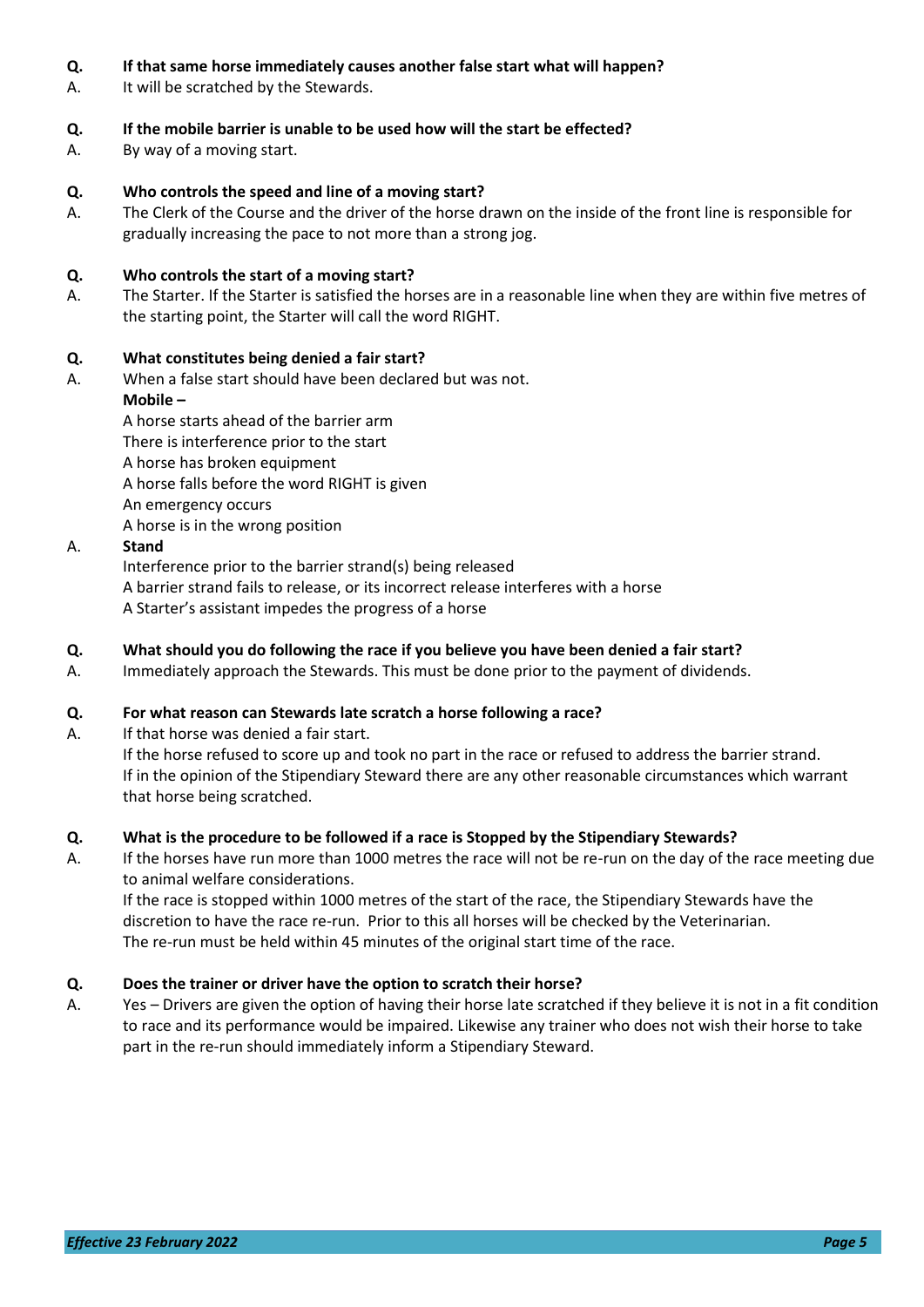## **DRIVING DURING THE RACE**

## **Q. What must a driver do when his horse breaks from its gait during any race?**

A. The driver shall take all reasonable measures to return the horse to its proper gait and if a suitable clearance exists, take the horse clear of the field.

## **Q. What may happen if a horse continues in its incorrect gait?**

A. If the Adjudicative Committee find that the horse has failed to promptly regain its proper gait and/or gained an advantage through galloping then it may be disqualified or relegated. The driver may also face charges for failing to return the horse to its proper gait.

## **Q. How long is a horse eligible to break from its gait before facing disqualification?**

A. 150 metres at the start or during the running or 50 metres inside the final 200 metres unless that galloping was caused by interference.

## **Q. Define lapped on and where it is applicable in a race?**

- A. Lapped on is when a horse is in a break from its gait over the finishing line and another horse is within one length, ie has its nose in line with any part of the galloping horse's body excluding the tail.
- **Q. What happens to a horse which gallops over the finishing line free of interference and is lapped on by other horses?**
- A. It may be relegated behind the horses it was deemed to have lapped on by the Adjudicative Committee.

## **Q. Are drivers required to keep their feet in the footrests throughout the race?**

A. Yes - however an allowance is given in the early stages of a standing start or when activating removable gear.

#### **Q. Explain 'half carting'?**

A. Half carting is when a driver fails to follow the sulky seat of the horse in front of them.

#### **Q. What must all drivers know regarding track markers?**

- A. That every driver who moves inwards shall ensure
	- a) That contact is not made with any track marker
	- b) That any part of the sulky does not protrude inside the marker line

c) That the movement does not cause any other driver, horse or sulky to contact any track marker or protrude inside the marker line.

#### **Q. If any driver is forced inside the track markers what should they do?**

A. Restrain their horse and with safety re-join the field in the first vacant position without causing interference.

#### **Q. What is the push out rule?**

A. Prior to the 1000 metres a horse shall not be forced to race wider on the track and no driver shall shift outwards once the nose of a wider runner is in line with or past their sulky wheel until that horse is fully past. Inside the final 1000 metres drivers can improve their position outwards if they ensure their move does not cause interference.

#### **Q. Explain shifting ground?**

A. Subject to Rule 869(3) Careless Driving and Rule 869(4) Causing Interference, drivers are permitted to shift ground inwards or outwards during the race provided they have sufficient advantage and the move is made with safety by conducting it in a gradual and acceptable manner thereby enabling the driver of the runner being moved to be able to take the necessary action to accommodate the manoeuvre.

#### **Q How should a horse be shifted down?**

A. Must have sufficient advantage over the horse about to be shifted inwards and that horse must be clear of other horses to its inside so it can be moved in.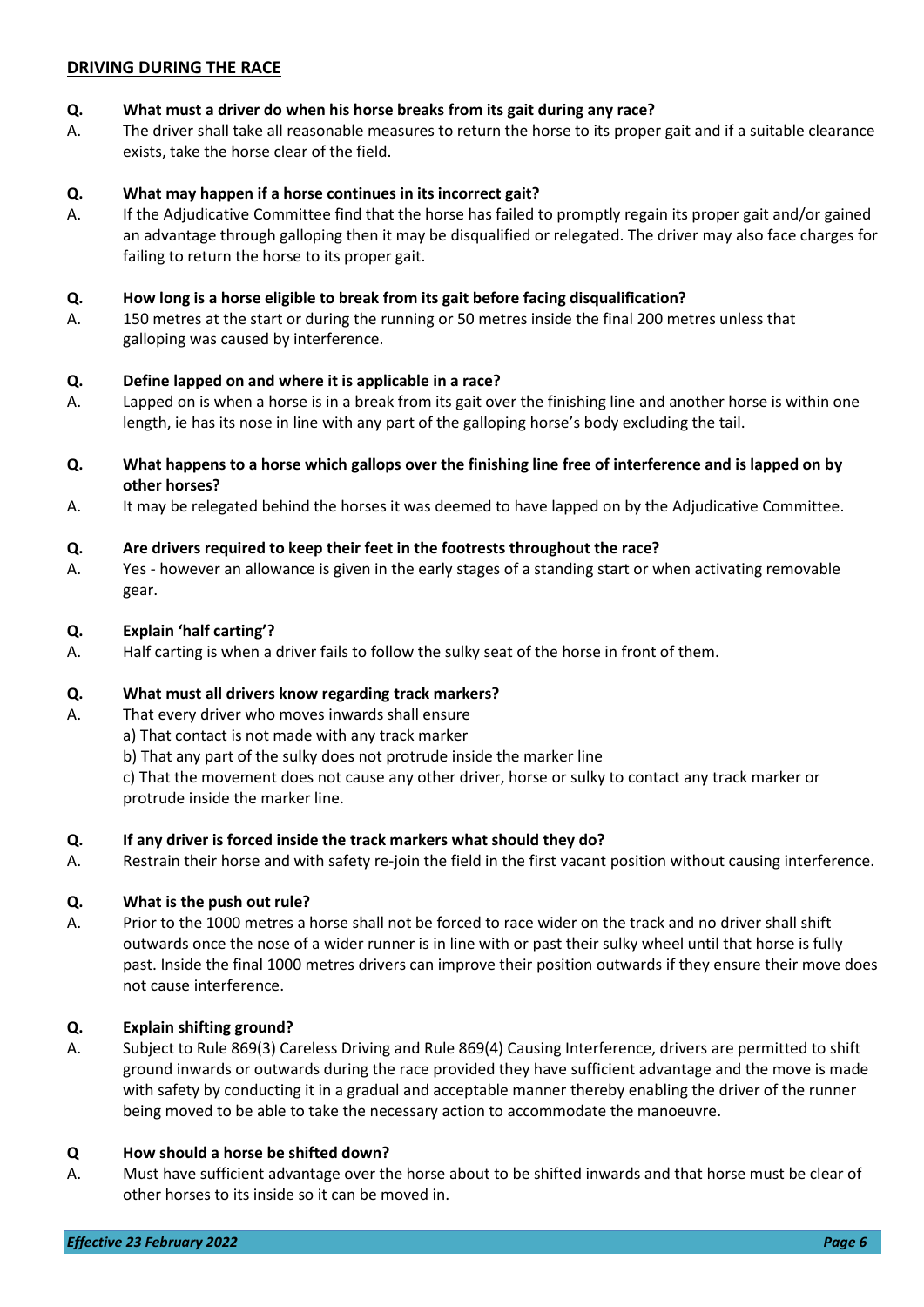## **Q. Is there any stage of the race when you are not able to shift or ease another horse inwards?**

A. No – provided the driver has an advantage and the shift is done with safety and does not cause interference.

## **Q. Can a driver be charged for contesting a position?**

A. Yes – a driver who fails to concede when not in a position to maintain his/her place due to not having a clear advantage, may be charged with careless driving, Rule 869(3)(b).

## **Q. Can a driver be charged for easing the pace?**

A. Yes – if they do so in a manner which causes interference to trailing runners.

## **Q. If a crash occurs during a race or a driver is dislodged from their sulky what must the remaining drivers do?**

A. Drivers are required to continue driving in a competitive manner until advised by the Clerk of the Course, Starter or Starters Assistants that the race has been abandoned or the race is completed. Drivers must not take it upon themselves to pull their horses up assuming the race will be called off.

## **Q. In any race, the leading driver entering the final straight must do what?**

A. The leading driver shall ensure they maintain as straight a course as possible while allowing trailing horses full access to the inside passing or expanded lanes where applicable.

## **Q. Under the home straight Regulations what must all drivers do in the run home?**

- A. Maintain as straight a course as possible to the finish line except when looking to shift ground to improve their position. If this does not happen then offenders may face relegation, disqualification or being charged.
- **Q. If a driver has any reasonable chance of running first, second, third, fourth, or fifth, what must they do?**
- A. Continue to drive their horse out until the end of the race either with their whip or reins.

## **Q. What is the criteria for lodging a protest against another horse?**

- **A.** Firstly, your horse must have finished in the first five placings for you to be eligible to lodge a protest. Secondly you must be able to prove to the Adjudicative Committee that had it not been for the interference you received from the horse you are protesting against you would have beaten that runner home. Your intention to lodge a protest or review the films must be notified to a Stipendiary Steward immediately following the race. Generally a Stipendiary Steward will be present as you leave the track however if not you must not leave the area until you have notified one.
- **Q. If any horse's gear is lost, broken, damaged, malfunctions or is tampered with during any race what must that driver do?**
- A. Report the matter to the Stipendiary Stewards immediately.
- **Q. If your horse wears removable gear which is not activated or your hopple shorteners do not release, what are you required to do?**
- A. Immediately notify a Stipendiary Steward.
- **Q. If anything becomes apparent with a horse that may affect or may have affected its performance in a race what are all Licence Holders obliged to do?**
- A. Notify a Stipendiary Steward as soon as practicable.
- **Q. If a driver is involved in an accident can the Stewards confiscate their safety helmet?**
- A. Yes
- **Q. Can Stewards stand down a driver until they produce a Medical clearance?**
- **A.** Yes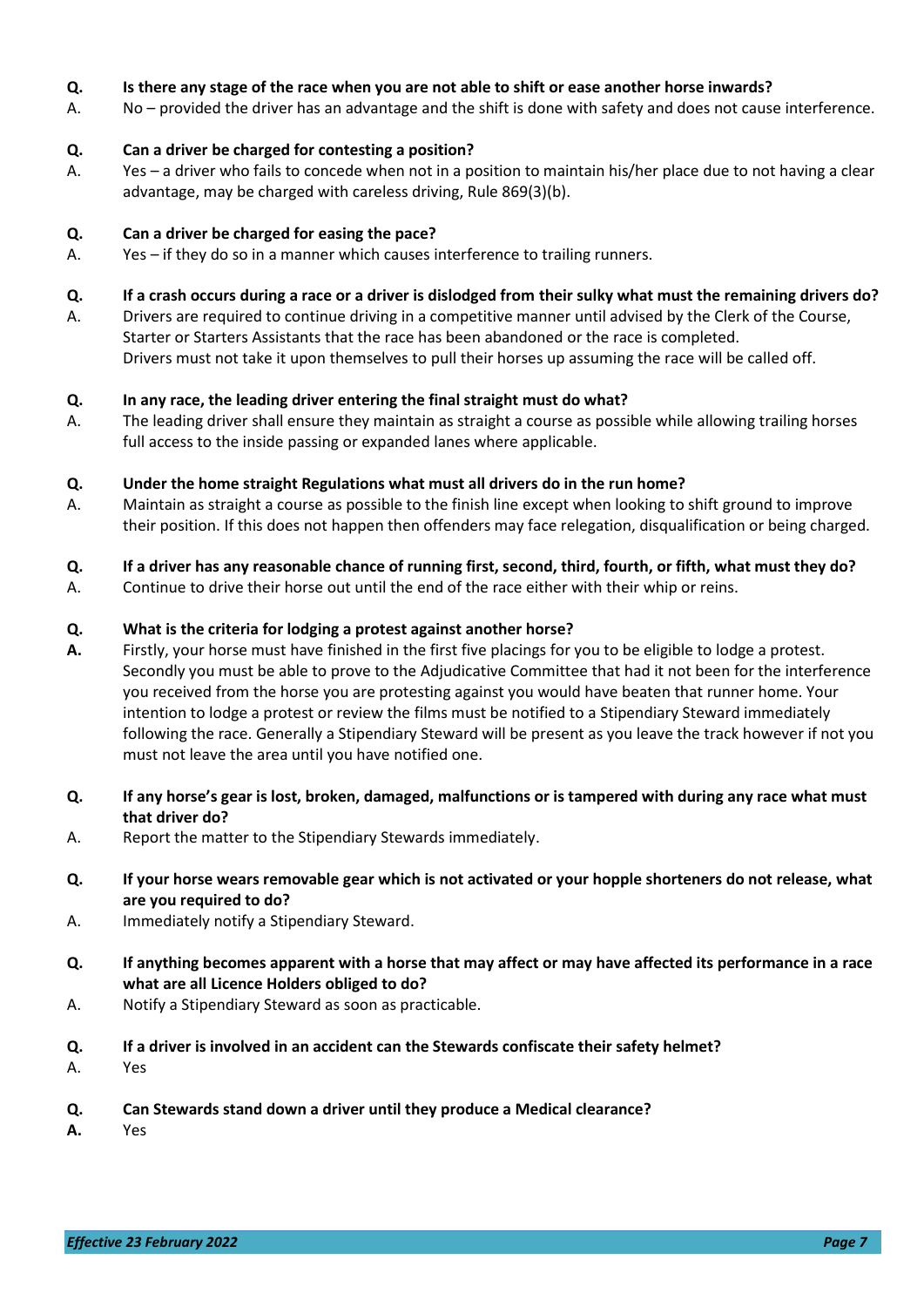## **WHIP AND REIN REGULATIONS**

## **Q. Explain what is expected of any driver carrying a whip during a race?**

A. A driver may only apply the whip in a wrist only flicking motion whilst holding a rein in each hand with the tip of the whip pointed forward in an action which does not engage the elbow or shoulder.

## **Q. What does "wrist only flicking motion" mean?**

A. Ensuring no force is generated by the use of the elbow or shoulder when applying the whip. The forearm is not raised beyond forty-five degrees relative to the racing surface. Not applying the whip with overt force.

## **Q. Explain the "Whip and Rein Regulations"?**

A. See attached document (last page)

## **MY HRNZ AND YOUR LICENCE**

#### **Q. What is My HRNZ?**

A. My HRNZ is the online service available for licence holders and owners to transact with HRNZ. Mobile users can also use the HRNZ App which can be downloaded from the App Store or Play Store. To register and set up your username and password go to MY HRNZ login on the website or register on the app. If you ever forget your username or password you can use the 'reset password' option.

## **Q. What date is your licence valid to each season?**

A. 31 July.

## **Q. By what date must your licence renewal be lodged and paid for to avoid late penalties?**

A. 30 June.

#### **Q. How do you apply to renew your licence?**

A. Online via your My HRNZ login on the HRNZ Website or on the HRNZ app on your mobile phone.

#### **Q. How do you prove that you hold a current licence?**

A. HRNZ issues a digital licence which you display on your mobile phone via your My HRNZ login on the HRNZ app.

#### **Q. What is required before driving in Australia?**

A. A Clearance must be issued by Harness Racing NZ to the Australian State Controlling Body. All NZ Trainers, Drivers and Stablehands must pay for insurance direct to Harness Racing Australia before being able to undertake any harness racing activities there – refer to Australian Insurance form under Official Documents on HRNZ website.

#### **Q. The HRNZ Code of Conduct Regulations apply to who?**

A. All participants in harness racing including owners, breeders, licence holders, officials, employees or members of industry organisations and any person associated with harness horses.

## **Q. What is the purpose of the Code of Conduct Regulations?**

A. To establish a clear understanding of what is expected and required in our conduct and behaviour in order to protect our sport, our participants and harness racing's reputation.

When making public statements or using social media related to harness racing, all participants should be mindful that any commentary or opinion is respectful, courteous and without harassment and does not cause damage to the reputation of harness racing.

The code of conduct places an obligation on all licence holders to read, understand, keep up to date with, comply, and uphold all applicable harness racing rules, regulations, directives, and orders.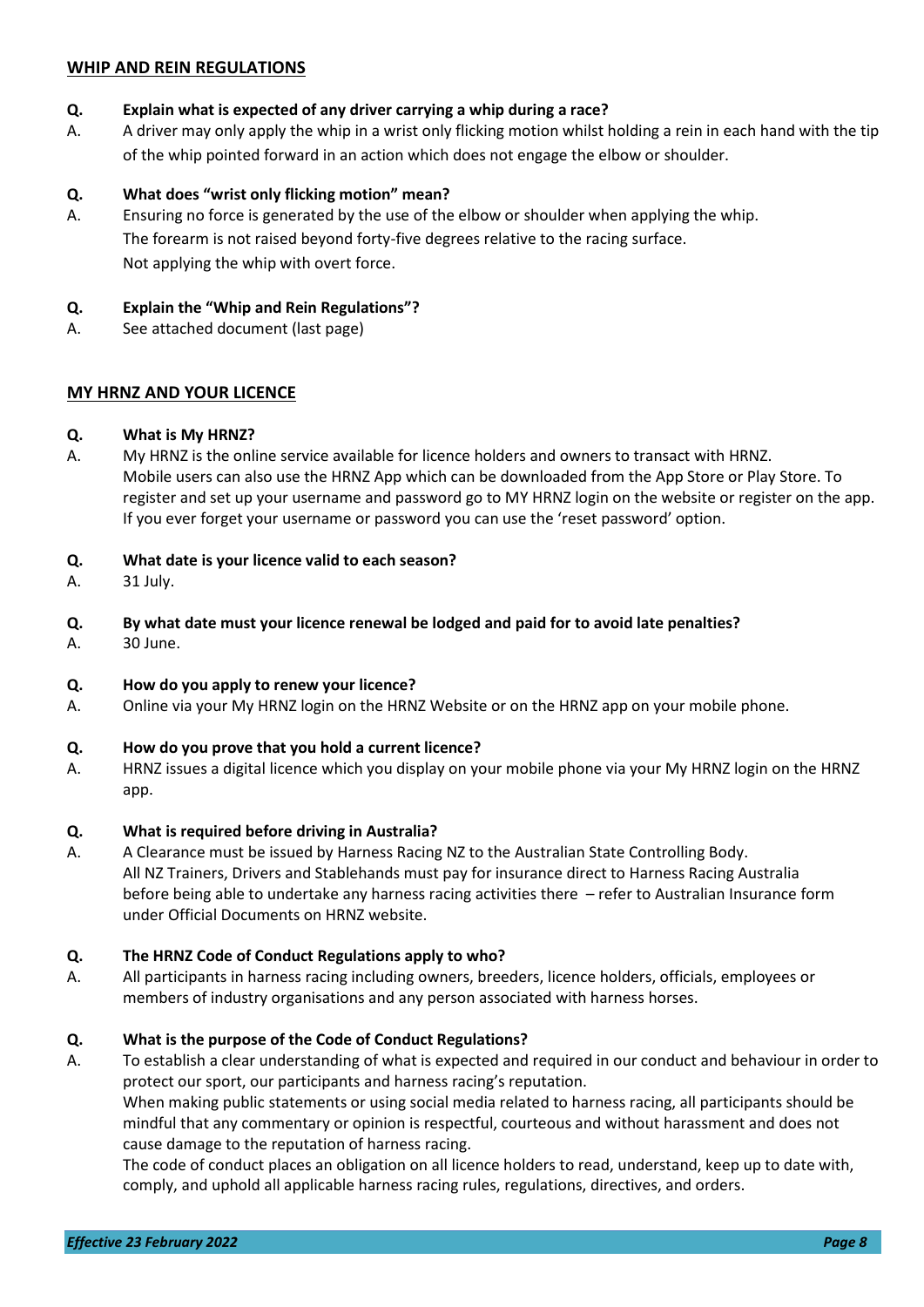## **WHIP AND REIN REGULATIONS Effective 1 October 2020**

#### **1. NAME AND COMMENCEMENT**

- 1.1 These regulations are the Whip and Rein Regulations made by the Board under rule 866 of the New Zealand Rules of Harness Racing and Rules and clause 14.4 of the Constitution of Harness Racing New Zealand Incorporated.
- 1.2 These regulations come into force on 1 October 2020.

#### **2. APPROVAL OF WHIP**

- 2.1 A Stipendiary Steward may approve for use a whip that:
	- 2.1.1 has a maximum overall length of 1200 mm or less;
	- 2.1.2 is flexible with a core of fiberglass with a handle base and shaft;
	- 2.1.3 has a leather keeper to a maximum 60 millimetres in length and 20 millimetres in width; and
	- 2.1.4 is coloured black or dark tan.
- 2.2 A list of approved whips is set out in the First Schedule.
- 2.3 A driver may only use an approved whip.
- 2.4 A driver shall not use or carry a metal lined whip.
- 2.5 A whip may not be modified other than any whip sold with a cracker or tassel must have these removed prior to use.
- 2.6 A driver may only use a whip that is maintained in good condition and complies with the requirements of this regulation.

#### **3. USE OF THE WHIP**

- 3.1 A driver may only apply the whip in a wrist only flicking motion whilst holding a rein in each hand with the tip of the whip pointed forward in an action which does not engage the shoulder.
- 3.2 For the purposes of clause 3.1, "wrist only flicking motion" means:
	- 3.2.1 Ensuring no force is generated by the use of the elbow or shoulder when applying the whip.
	- 3.2.2 The forearm is not raised beyond forty-five degrees relative to the racing surface.
	- 3.2.3 Not applying the whip with overt force.
- 3.3 A driver shall not use a whip in an unapproved manner.
- 3.4 For the purposes clause 3.3 a driver shall be deemed to have used the whip in an unapproved manner in the following circumstances which are not exclusive:
	- 3.4.1 If the whip is applied other than as permitted in clause 3.1.
	- 3.4.2 If the whip is applied excessively, continuously, or without allowing the horse time to respond.
	- 3.4.3 If the whip is applied when the horse:
		- 3.4.3.1 is not visibly responding.
			- 3.4.3.2 is not in contention.
			- 3.4.3.3 cannot maintain or improve its position.
			- 3.4.3.4 is clearly winning.
			- 3.4.3.5 has passed the winning post at the finish of a race.